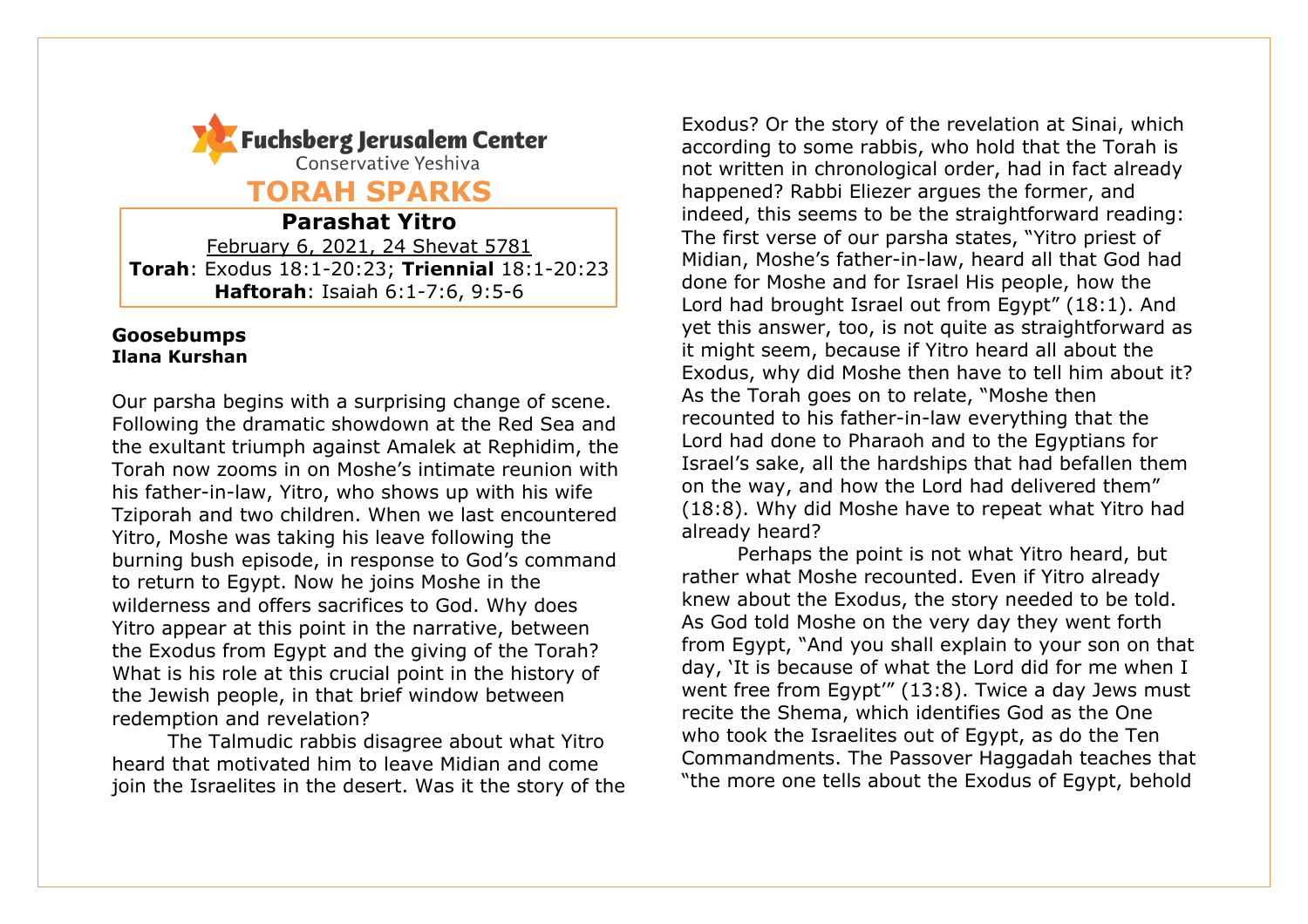this is praiseworthy." This is a story that we are commanded to tell and to retell. And yet in order to tell the story, there needs to be someone to listen. That is why Yitro comes on the scene.

Yitro appears in the Torah between the Exodus and the revelation because he is the ideal audience. He is sympathetic to the Israelites – his daughter, after all, is married to their new leader – but he was not with them in Egypt and he did not experience the Exodus first-hand. Like all of us alive today, he was not an eyewitness, and so he relies on the stories. He hears about what he did not see with his own eyes. His arrival is the occasion for the first retelling of the narrative we are commanded to tell and retell for all subsequent generations.

Yitro's reaction serves as an important model for all of us, who struggle each year to view ourselves as if we have gone out of Egypt – as if it is all happening to us for the first time. Yitro has a genuine religious response, and he speaks words that no Jew had spoken before that point: "Baruch Hashem!" (18:10). He also rejoices—"*vayichad* Yitro"—a term which the Talmudic sages interpret in two ways (Sanhedrin 94a). According to Rav, Yitro passed a sword over his body, implying that he circumcised himself and converted. According to Shmuel, the news gave him goosebumps. Either way, Yitro has a physical reaction to the news – it gets underneath his skin. This is all the more remarkable if we assume

that Yitro had already heard about the Exodus, and was hearing it all for the second time.

Yitro's visceral response to the Exodus makes sense when we consider that he is a religious figure – he is a Midianite priest. He is sensitive to the spiritual dimension of experience, and perhaps he prompts Moshe to frame the Exodus in these terms. When Moshe shares the Exodus story with his father-in-law the priest, it becomes not just a story of political liberation, but also one of divine redemption. Perhaps this is why we are commanded to reference the story of the Exodus as part of our daily prayers – we recite the Shema to remember that the Exodus from Egypt was not just a historical event, but a foundational moment in our covenantal relationship with God. And so it is not just Yitro's reaction that is a model for us, but also Moshe' recounting. Moshe' encounter with Yitro teaches us that sometimes we need to step back to reflect and recount to others so as to become sensitive to the spiritual dimension – to those moments in life when we, too, might get goosebumps.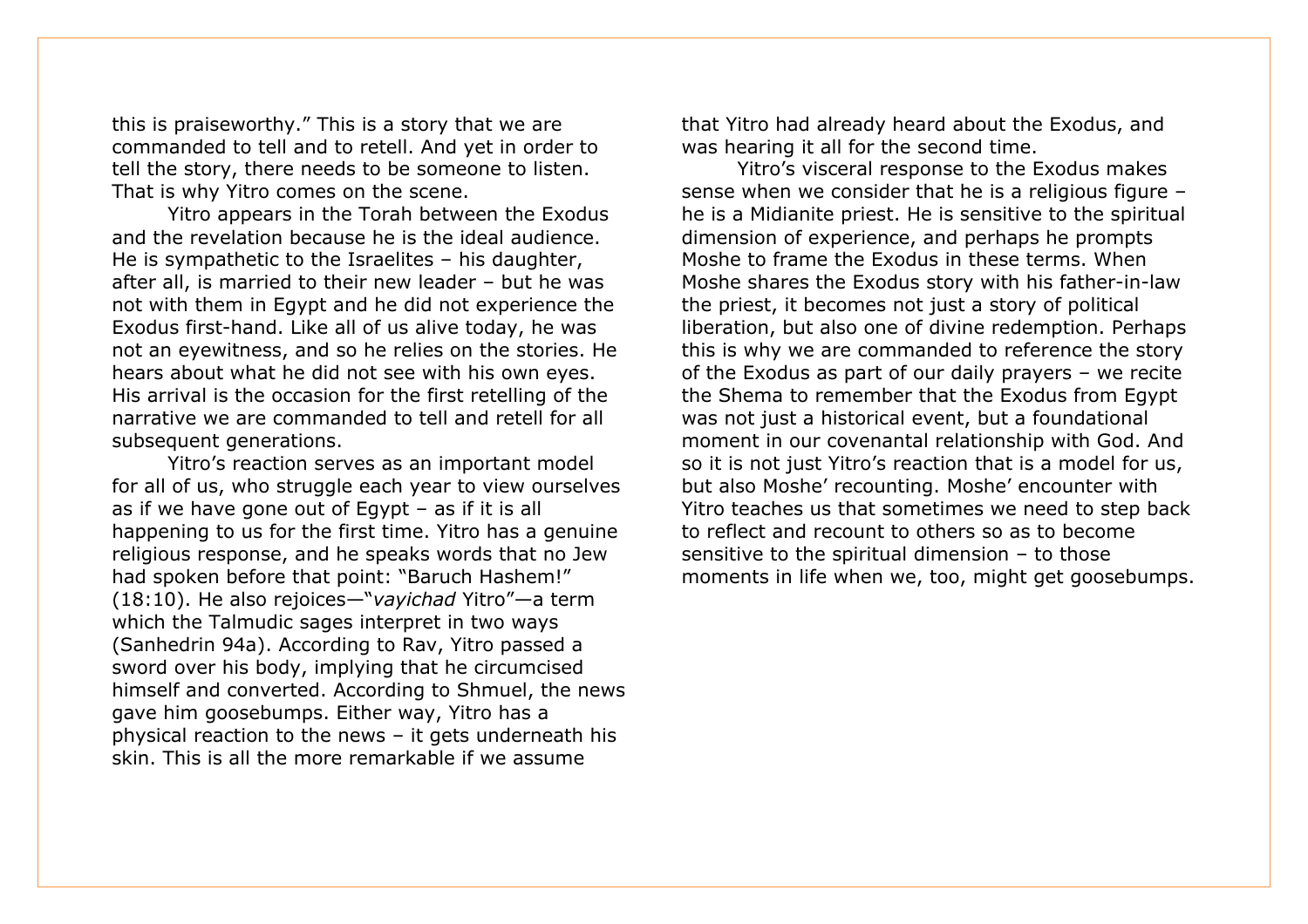# **What Does a Judge Do? Vered Hollander-Goldfarb**

## **Text: Shmot 18:13-23**

(13)And it was on the next day that Moshe sat to judge the people…from the morning until the evening… (15)Moshe said to his father-in-law: '…the people come to me to inquire of God. (16)When they have a dispute, it comes before me and I judge between a man and his fellow; and I make known the laws and teachings of God… (17)And Moshe's father-in-law said: 'the thing you are doing is not good…' (19)Now listen to me:… You represent the people against God… (21)And you shall seek out from among the people capable men…let them judge the people at all times… (23)If you do this – and God will charge you – you will be able to stand and all these people will come to its place in peace."

- What are the reasons the people turn to Moshe? What part of the job is Yitro proposing that Moshe delegate?
- Yitro warns that Moshe and the people will suffer under the current system. What do you think will be the damage to each?
- The burden was obviously heavy on Moshe. Nonetheless, Moshe and the people expected him to hold both roles. What might be the reason(s)?

## **Commentary: Ibn Ezra (long) Shmot 18:15-16**

*And he said: Moshe answered: I do two things – one is "the people come to me to inquire of God" meaning to seek His Torah. And the second "When they have a dispute, it comes before me". And he answered first about the last: "I judge between a man and his fellow"; [then] "I make known the laws and teachings of God" to those who seeks.*

- What are the 2 parts of Moshe's job as a judge (*shofet* in Hebrew)? What might it teach us about the perception of a judge in biblical texts?
- Which aspect could be removed from Moshe? What do you think would be the benefit of transferring it to multiple people?

# **Commentary: Ramban Shmot 18:22-23**

*When there are many judges, the oppressed can go to the judge at any time that he wishes, and find him available; but they cannot approach you [Moshe] because of the great crowd… And many will suffer the lawlessness for they will not get the opportunity to tell you, or they will not wish to leave their work until such time that they will be able to approach you…*

• What is the role of accessibility in a proper justice system? Why?